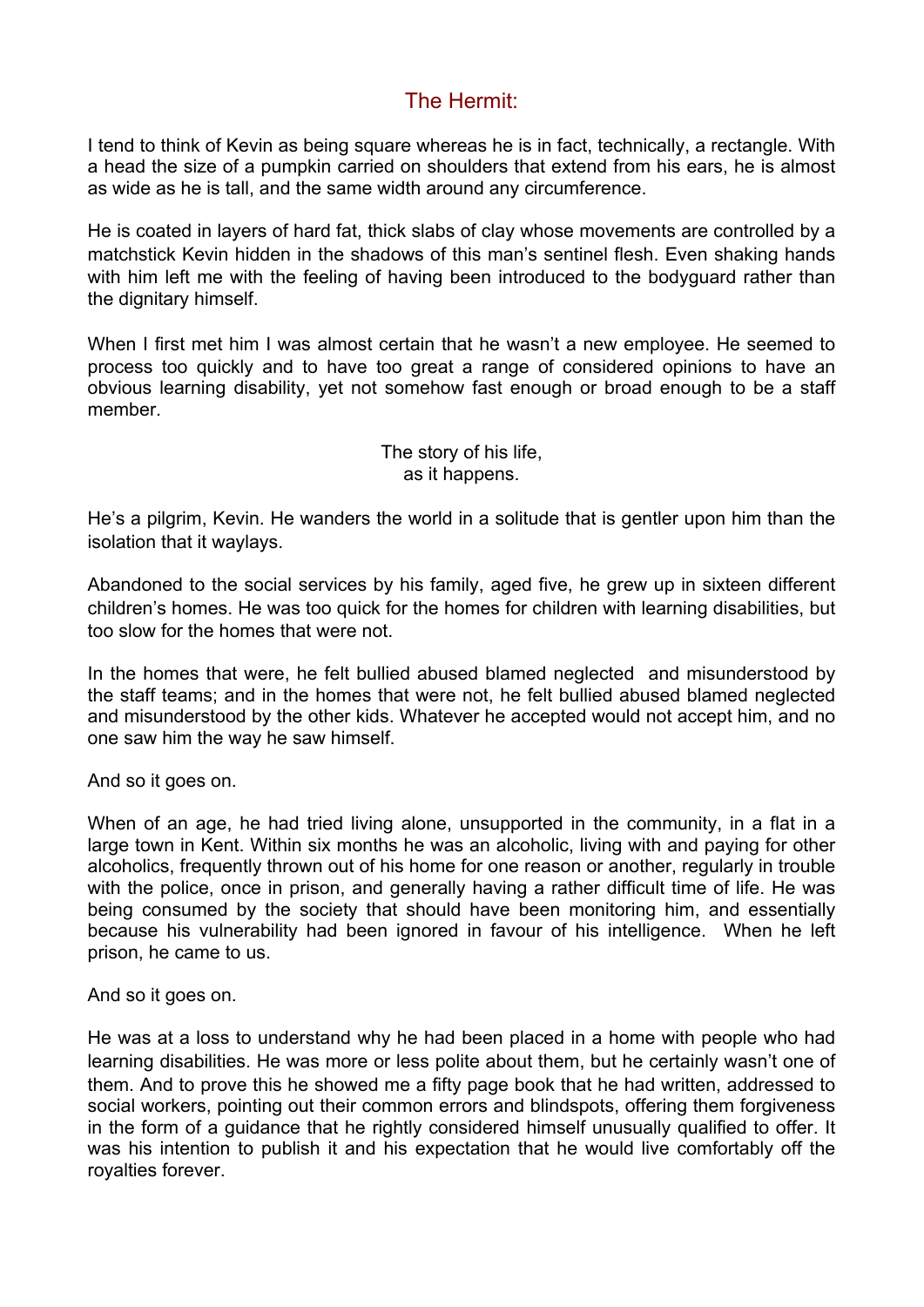True to his conflict, the book was very interesting, given that it had been written by a learning disabled service user, someone within the system and able to testify with the authority of direct and personal experience. But had it been written by a professional, it would not have been taken very seriously, and certainly would never have been published.

His only way of escaping diagnosis was to be seen within it.

It is interesting how often our conscious intention serves also its most feared outcome, presumably in service of the principle that we must experience what we specifically don't want ourselves to be, in order to invite the possibility of moving on from the static conflict of our fears and idealisations about who we actually are in this difficult world.

He felt humiliated by the existence of a staff team in his life, dismayed that he was not allowed to live independently, and affronted that his relationship with alcohol had been prohibited. It was a condition of his placement that he didn't get drunk, and his record suggested that he was unlikely to drink at all without getting mashed.

When Kevin has one too many it is usually several, and he becomes prone to aggression and abuse as he veers into an on-coming criminal conviction for being, at the very least, a thoroughly disrespectful and unpleasant pain in the arse.

The difficulty was that he needed alcohol. It held him together, and drowned out the rumble of his worst feelings, though of course also seducing them to the surface in that remarkably consistent alcohol-paradox.

However, he was clear that he could cope without alcohol, as he had done for the past months in prison, and that the only issue with which he had dispute was a profound dislike at being told what he could and could not do.

He only wanted to be able to have a couple of pints and a game of pool and, not being disabled like the others in the home, he couldn't understand why he was being restricted, controlled, when he was twenty one years old, had served his time in prison, and now just wanted to get on with his life. And anyway if he wanted to get drunk, it was his right and his risk.

I felt trapped.

"But if you get drunk, you will probably lose your placement here." "I don't care. I don't want to be here. I want to live on my own."

I felt trapped.

"Why are you with us?"

"I don't know."

"Do you think you need to learn anything before you live on your own again?" *I hoped that by alluding to a process that suggested his independence I might gain a bit of trust.*

"No. Not really."

"Not really? Do you have a doubt?"

"No."

"You know everything now that you need to know?"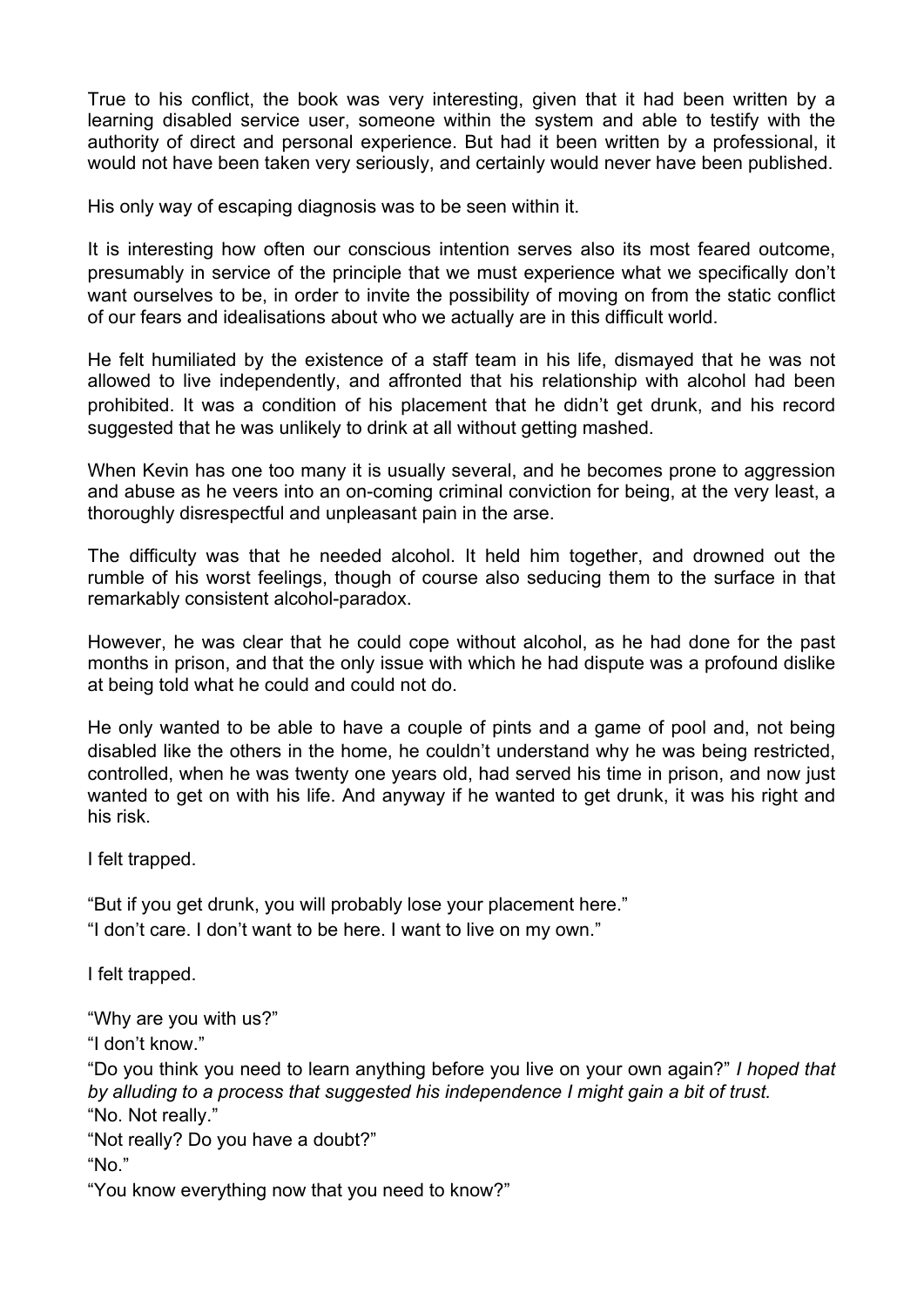"No. But I'll learn as I go along, same as other people."

I felt trapped.

I knew that Kevin was not ready to live independently, but I couldn't quite remember why. And the more confused I began to feel, the more imperative it seemed that he wilfully accept our help. It was absolute in my mind, despite otherwise feeling only self-doubt.

I noticed that I was leaning forward, and leant back. As my colleague spoke, I took the opportunity to deepen my awareness of Kevin.

The manner of his speech belied the definiteness of his words, his parting lips offering just enough time and space for the words to pop forth before the muscles sealed again, as airtight as his argument. Not a lot came out, but nothing much went in.

I noticed how stiff his body motility was, his joints straining against rusty hinges, his muscles abducting with the greatest reluctance, holding him in and holding him together. He was trapped. He was confused. And independence was imperative in his mind despite otherwise feeling only self-doubt.

"What if we look at this another way Kevin? The social services feel that you need the help of a residential support home, and maybe that's not fair. And they have decided that you have a mild learning difficulty, and maybe that's not fair either. But you are a clever and able guy, and if you spend some time showing everybody that you can be ok, that you can learn stuff, and that you can manage your alcohol, I can easily imagine you being given your own flat at some point soon. You could even look at this here as being like another prison sentence, but in a much nicer place."

I had his attention.

"But I can look after myself now. I've learnt some lessons. And I would be alright, why cant I have my own flat for six months and prove it that way instead."

"Because they wont let you. But if we are able to report that you are doing well, maybe you will be offered another chance."

Colin, my colleague spoke:

"Anyway Kev, you cant cope on your own."

"I can." *I didn*'*t like this turn in the conversation, and felt a little annoyed at having my particular route hijacked.*

"How come you ended up in prison then Kev?" *Colin continued, and I leant back.* "I mean, whether or not you have a learning difficulty is one thing, but you are a vulnerable person. You should have been sent by the courts to someone like us, not to prison."

"What would it have been like if you had one of us, say me or Russ, to support you with the police, the solicitor's, with the courts. I bet it would have been easier, and less frightening, wouldn't it?"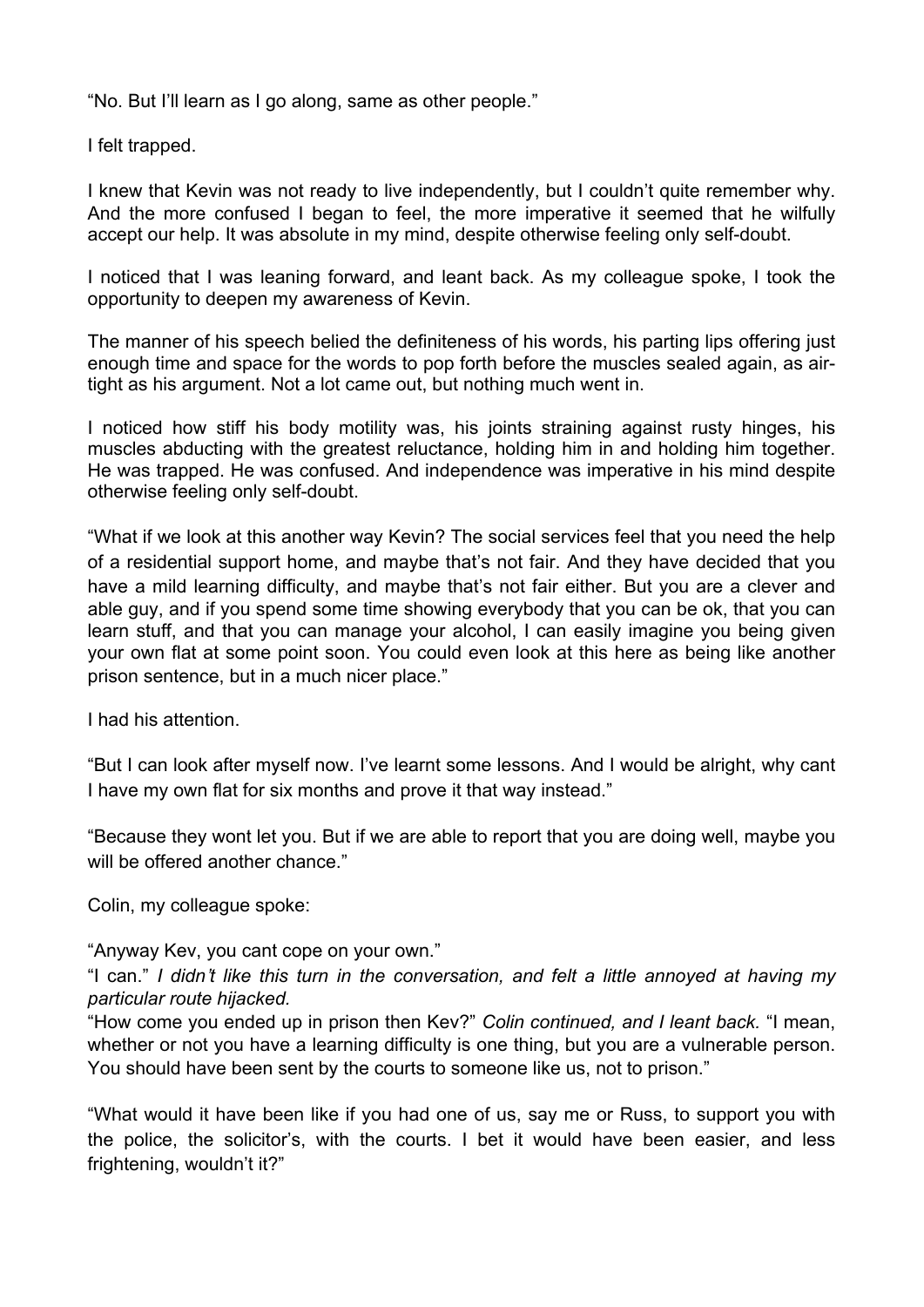"I suppose so."

"Well maybe that's all you need us for, but you do need us for that kind of stuff."

Colin had him gently trapped, in that he had offered him an understanding that both honoured his abilities whilst revealing his needs in a palatable form. Kevin signed up.

A week later, and the sun was burning colour from the grass. I suggested a three-a-side football match in the substantial back garden. With the reflexes of a tortoise and the turning circle of a bus, Kev was not a natural athlete; and I was impressed with how well he endured being far less able than his disabled housemates.

He laughed, apologised, teased, ran, wrestled, scored, and got a little colour and sweat on his mottled dry skin. He looked to be more or less at home, and I felt very satisfied.

A week later, and it was raining grey. Kevin brought me a cup of coffee and we sat in the conservatory talking, he explaining that he was doing well, that he was working hard, not causing any difficulties, happy to be in the home for the time being, and that he felt it was time that he be trusted with having those two pints and a game of pool. It was the only thing missing.

I foolishly relented and made a deal. Two pints and some pool, with a staff member accompanying.

Kevin got himself slaughtered, became aggressive and arrested for a disturbance of the peace, for being drunk and disorderly, for being at the very least a thoroughly disrespectful and unpleasant pain in the arse. He was very upset with himself.

Ashamed and anticipating his abandonment, Kevin turned to rage for guidance. Furniture and fittings were assaulted, staff and clients threatened, neighbours insulted in a whirlwind of panic. Calm came but never remained long.

He couldn't hear me take responsibility for my contribution, couldn't hear that his placement was not threatened, couldn't hear that we liked him, wanted to help him. All he could hear was the twisted cacophonic tale of his life thus far.

He tried to abandon us, demanding from his care manager a private flat, implying that otherwise he would continue as he was, not realising of course that it was this kind of behaviour that inhibited the possibility of unsupported living. He was demanding something in a way that he knew undermined his case, and I felt sure that he was acting out his implicit wish to stay with us and his inability to acknowledge guilt without the expectation of terrible consequence.

My failure to be strong enough to resist his wishes in favour of containment had left him flailing. It was becoming apparent that Kevin needed absolutes, a sturdy wall to bang his fists against; or else he would end up needing a secure unit or a prison for just the same purpose. And he was heading rapidly for one of them.

I felt confident that we could calm him and get him back on track, but we needed his care manager to close a door before that could happen. If Kevin was categorically told that if he lost this placement with us he would not be going into a flat on his own, but more likely heading for somewhere more secure than where he already was, I was sure he would feel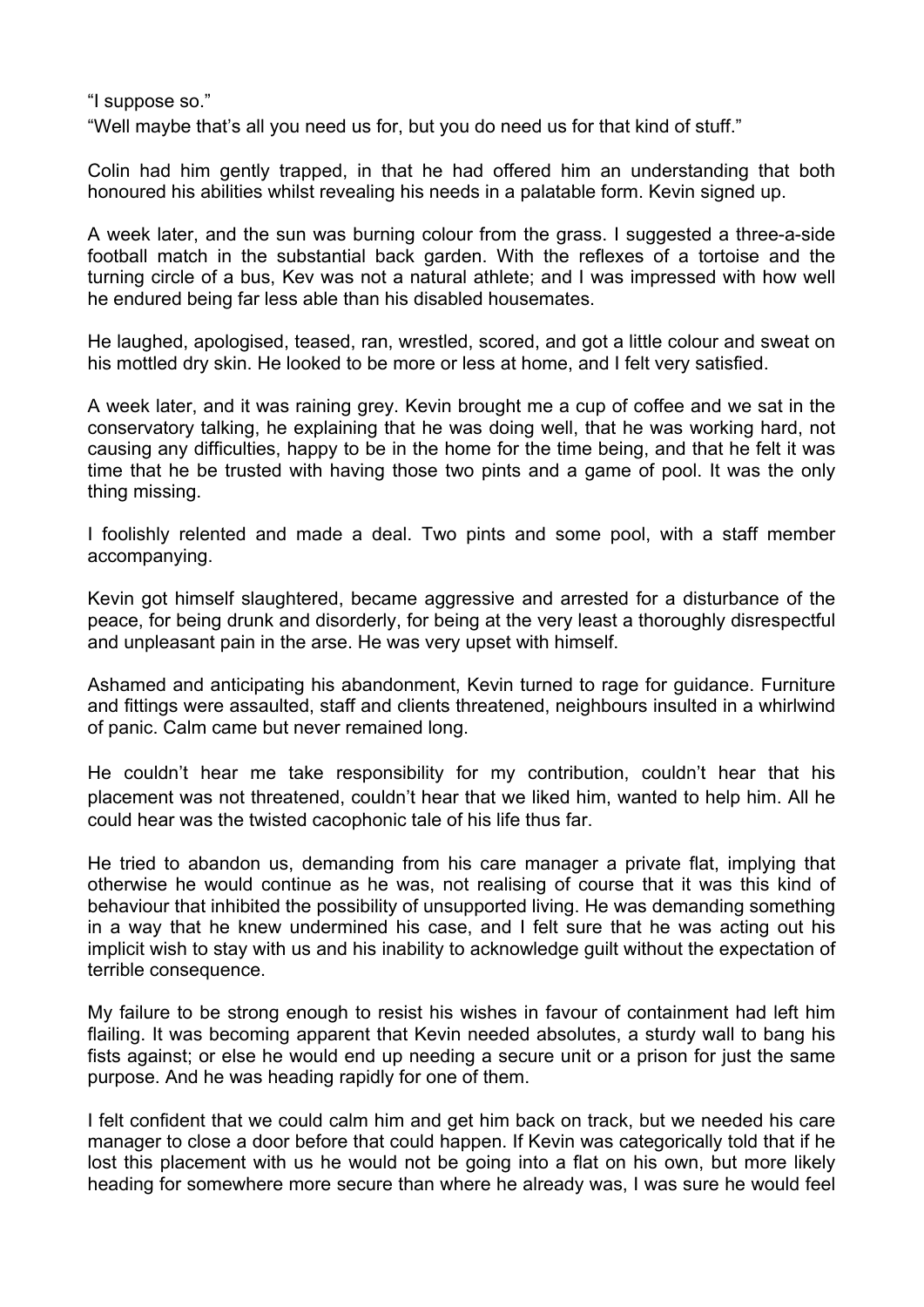more secure *as he was*. Bizarrely, and contrary to our discussions, the care manager offered to find him a flat.

If this offer was what Kevin needed, then he would calm down, not do anything to impinge upon the move that he so craved. And if it was not, then his behaviour would escalate.

When conflicts are experienced without being acted upon or acted into, the transformative potential of any person increases in parallel to the pressure felt; but when one side of the conflict is given easy satisfaction, the person is generally left immersed unknowingly in its other.

Kevin responded in largely the manner that I would have expected if we had abandoned him, rather than he us. He was not relieved, but livid and desperate..

No amount of explanation, protest, or reassurance seemed to impact. He was in a frenzy: he had to stay, that was clear by his reaction to being offered the chance to leave. Yet he clearly couldn't stay, because the implications were somehow too fearful. His conflict had gone nuclear, and nothing would appear to have a tempering effect at all. I had one more idea.

We wanted him to stay, he wanted to leave. He wanted to stay really.

Where was the part of us that wanted him to leave? He was a bully, an aggressive manipulator, to a degree dangerous, and a thoroughly disrespectful and unpleasant pain in the arse. Staff were being totally occupied by him, and thus neglecting the needs of the other people in the house. And the once rather pleasant atmosphere was now heavy with anxiety and nervous expectation.

I arranged with the manager to visit the home again, and instructed her that I would do so with more formality. I would not spend any time with Kevin, just with her, though I wanted Kevin to know I was there. I was polite but distant from him, much as he was from his housemates.

Sitting with the manager in the conservatory, I occasionally caught glimpses of him sneaking a look at us through the window. He was wondering what we were talking about, assuming that it was about him. He looked insecure and frightened, which was exactly what I wanted, as it suggested that his wish to stay with us had been triggered. We talked for a couple of hours, and Kevin's window visits increased in frequency and duration.

This little rain-wet boy looking through the window as his parents discussed sending him away, his little face creased with yearning and confusion. He wanted us to want him.

Immediately following our meeting, the manager asked Kevin to come to the office. He was told that it was our belief that he would end up in prison if he lived alone in the community, and that we had decided, after long deliberation, that we wanted to carry on working with him. We didn't think Kevin was able to look after himself well on an emotional level, and that we wished it to be our task to support him towards developing enough maturity to make the move plausible.

I was hoping that his relief might ground him long enough in his wish to stay, for him to see a more realistic picture, and to sign up to a process. He was relieved, and anxious for